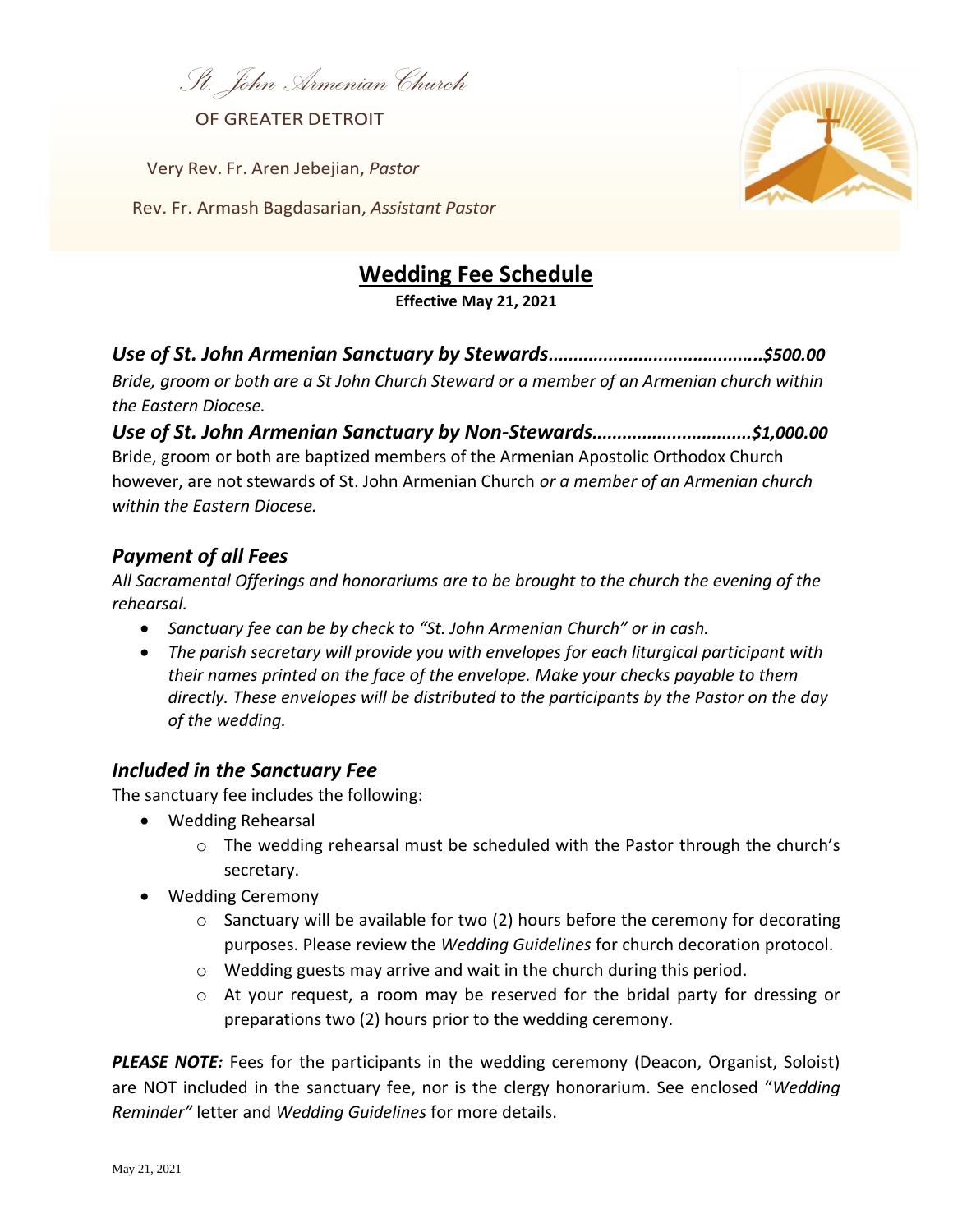# *Marriage License and Legal Registration*

Once all services and church fees are received, your Marriage License will be properly processed. Following the wedding ceremony, the pastor and your two witnesses will sign the licenses. On the next business day, your original will be sent to you and the other copies to the office of the Marriage Registrar in the county from which it was issued. The parish office will be responsible to discharge this legal requirement.

#### *Wedding Ceremony*

Please remember, your punctuality in arriving at the church to begin the ceremony is both a way of ensuring that you will not be harried or hurried on your wedding day and an act of courtesy not only to your guests, but also to the priest, deacon, organist and soloist who will be serving you.

Each of these individuals has a busy personal and professional schedule and has made scheduling arrangements with the assumption that the ceremony will begin on time. Our church ceremony normally lasts approximately one (1) hour.

Being respectful of everyone's time commitments will help to make your wedding day a happy day for all of your participants and guests as well.